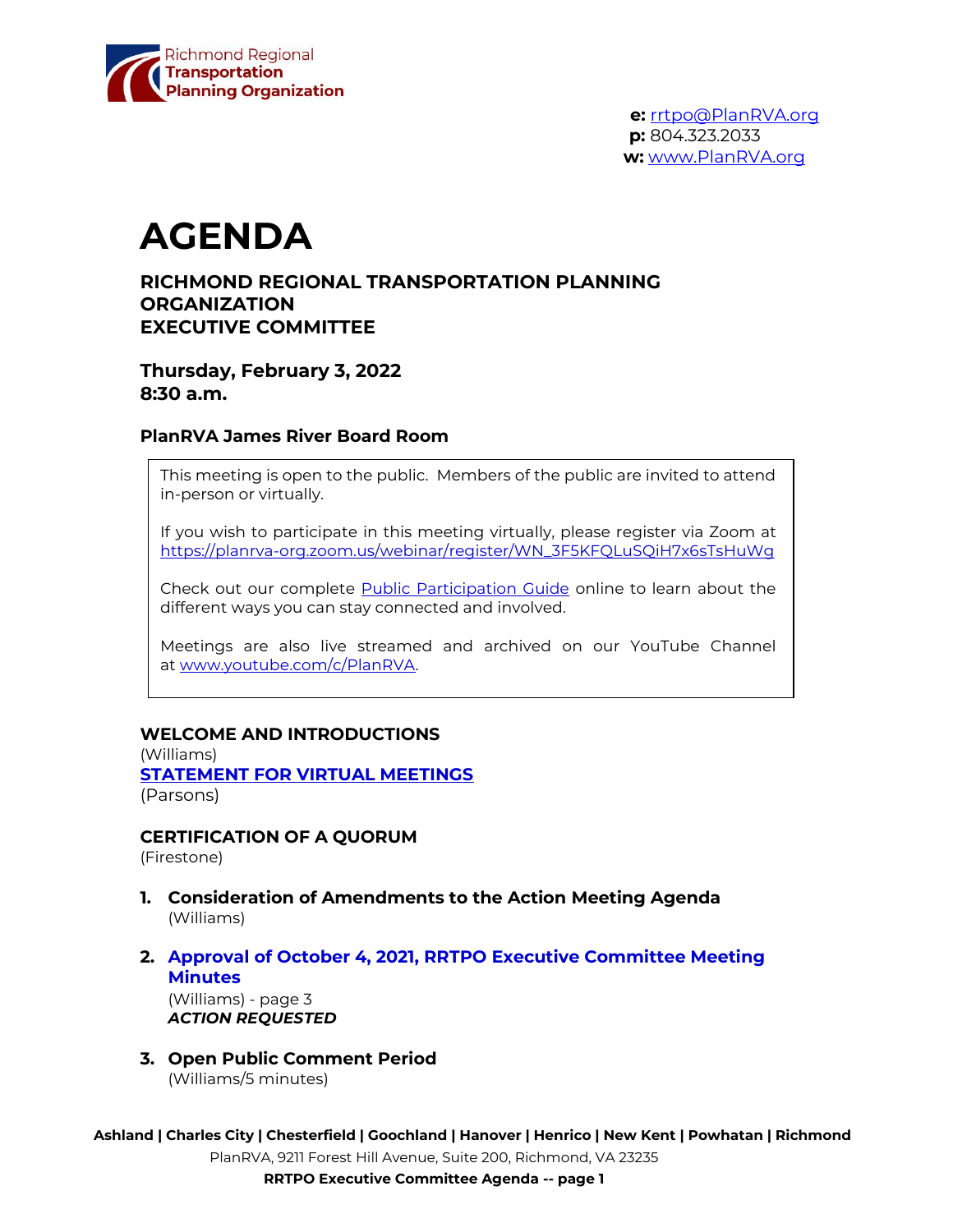- **4. RRTPO Chair's Report** (Williams/10 minutes)
- **5. RRTPO Secretary's Report** (Parsons/5 minutes)
- **6. Review of Selected RRTPO Agenda Topics** (Parsons/5 minutes)
- **7. Closed Session – Virginia Code Section 2.2 3711 (A) (1)\*** (Williams)

**Action Requested**: Motion to convene in a closed session pursuant to Virginia Freedom of Information Act Section 2.2-3711 (A) (1), for the purpose of discussing personnel matters concerning the performance of specific support staff members; and, pursuant to FOIA Section 2.2-3711 (A) (8) for purposes of discussion and consultation with legal counsel retained by the agency concerning these personnel matters during which all recording of the meeting will cease.

# **\*A separate Zoom link will be provided to members to access the Closed Session**

## **8. Other Business**

(Parsons/Heeter/10 minutes) a. Virtual Public Engagement update

## **7. Other Business**

(Williams/10 minutes) a. RRTPO Member Comments

#### **8. Next Meeting: March 3, 2022** (Williams)

**9. Adjournment** (Williams)

CAP/jf Attachments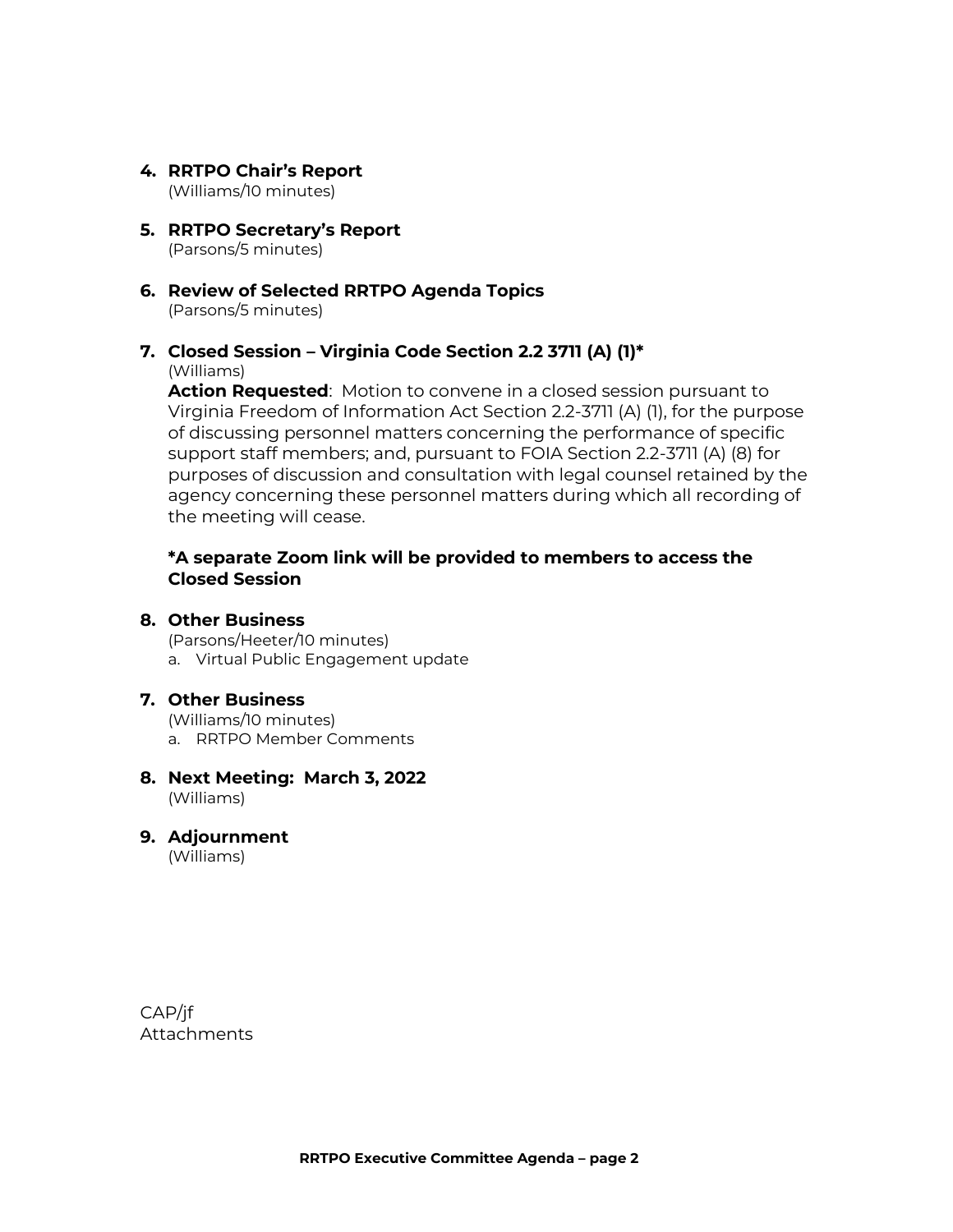

## **RICHMOND REGIONAL TRANSPORTATION PLANNING ORGANIZATION EXECUTIVE COMMITTEE**

## **MINUTES OF MEETING PlanRVA James River Board Room October 4, 2021 8:30 a.m.**

#### **MEMBERS and ALTERNATES (A) PRESENT:**

| <b>Town of Ashland</b>      |          | <b>Charles City County</b> |          | <b>Chesterfield County</b> |   |
|-----------------------------|----------|----------------------------|----------|----------------------------|---|
| John H. Hodges              | $\times$ | William G. Coada           |          | James M. Holland           | X |
| Anita Barnhart (A)          |          |                            |          | Leslie Haley (A)           |   |
|                             |          |                            |          |                            |   |
| <b>Goochland County</b>     |          | <b>Hanover County</b>      |          | <b>Henrico County</b>      |   |
| John L Lumpkins Jr.         |          | W. Canova Peterson         |          | Patricia S. O'Bannon       | X |
| Susan Lascolette,           |          | Sean M. Davis (A)          | $\times$ | Frank J. Thornton (A)      |   |
| FY22 Vice Chair (A)         |          |                            |          |                            |   |
|                             |          |                            |          |                            |   |
| <b>New Kent County</b>      |          | <b>Powhatan County</b>     |          | <b>City of Richmond</b>    |   |
| Patricia A. Paige (virtual) | X        | David T. Williams,         | X        | Cynthia I. Newbille        | X |
|                             |          | FY22 Chair                 |          |                            |   |
| C. Thomas Tiller Jr. (A)    |          | Karin M. Carmack (A)       |          | Andreas D. Addison (A)     |   |

The technology used for this meeting was a web-hosted service created by Zoom and YouTube Live Streaming and was open and accessible for participation by members of the public. A recording of this meeting is available on our Plan RVA YouTube Channel.

## **CALL TO ORDER**

The Richmond Regional Transportation Planning Organization (RRTPO) Policy Board Chair, David T. Williams, presided and called the October 4, 2021 RRTPO Executive Committee action meeting to order at 8:30 a.m. in PlanRVA's James River Board Room.

#### **ATTENDANCE ROLL CALL & CERTIFICATION OF MEETING QUORUM**

Janice Firestone, Program Coordinator, took attendance and certified that a quorum was present.

## **1. Consideration of Amendments to the Action Meeting Agenda**

There were no requested changes to the meeting agenda.

**Ashland | Charles City | Chesterfield | Goochland | Hanover | Henrico | New Kent | Powhatan | Richmond** PlanRVA, 9211 Forest Hill Avenue, Suite 200, Richmond, VA 23235

**RRTPO Executive Committee Action Meeting Minutes – October 4, 2021 – page 1**